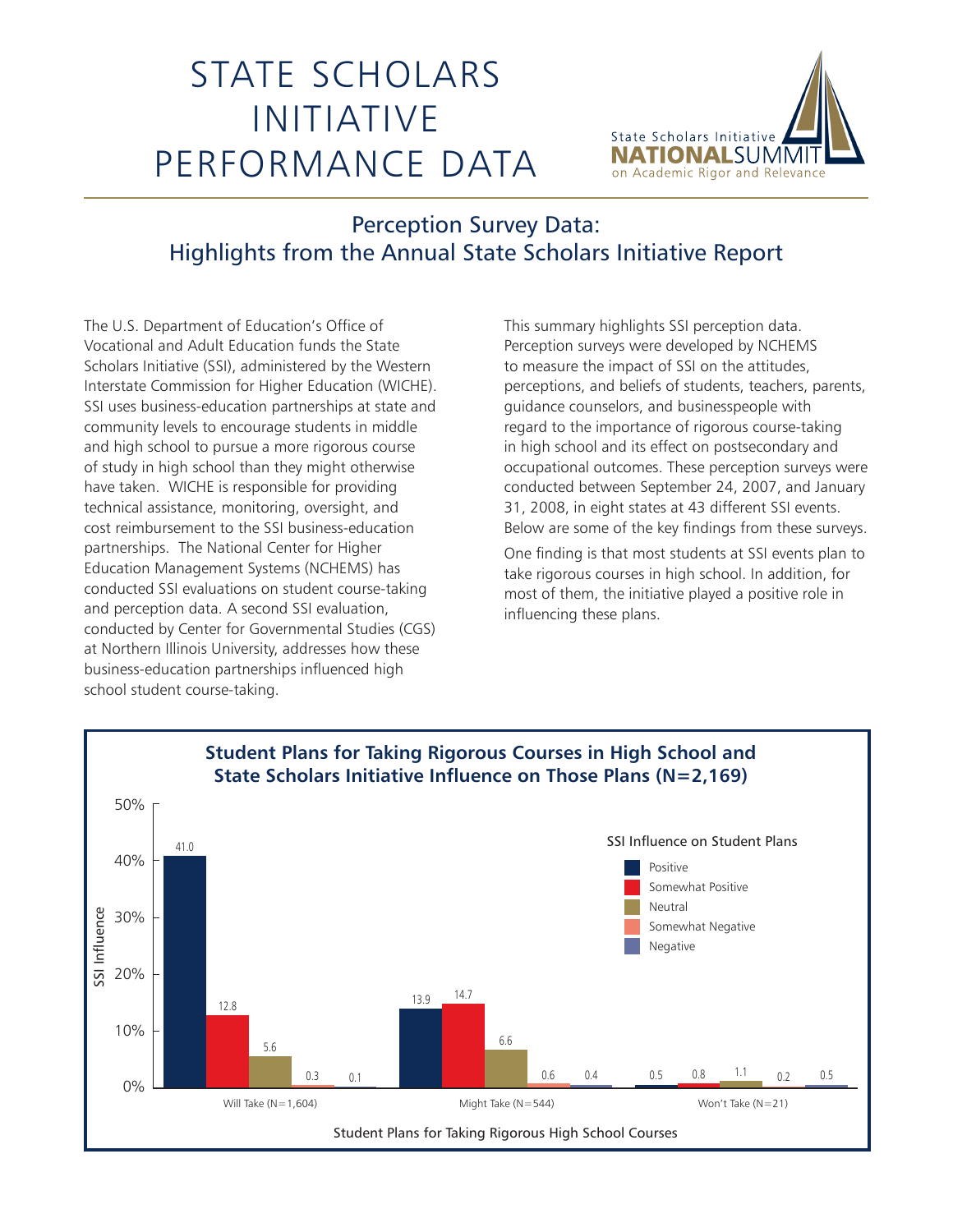

Survey results also show that most students, parents, teachers, guidance counselors, and businesspeople who are at SSI events agree that taking rigorous courses in high school is important to students' futures, whether that means getting a well-paying job or attending a technical institute, community college, or university. Interestingly, students see rigorous courses as more important for getting a good job

than for going to college, while businesspeople feel rigorous courses are equally essential for both work and college.

Students say that parents are the biggest influence on whether they take rigorous high school courses. However, a variety of other influential people – including teachers, other family members, businesspeople, and friends – also impact student